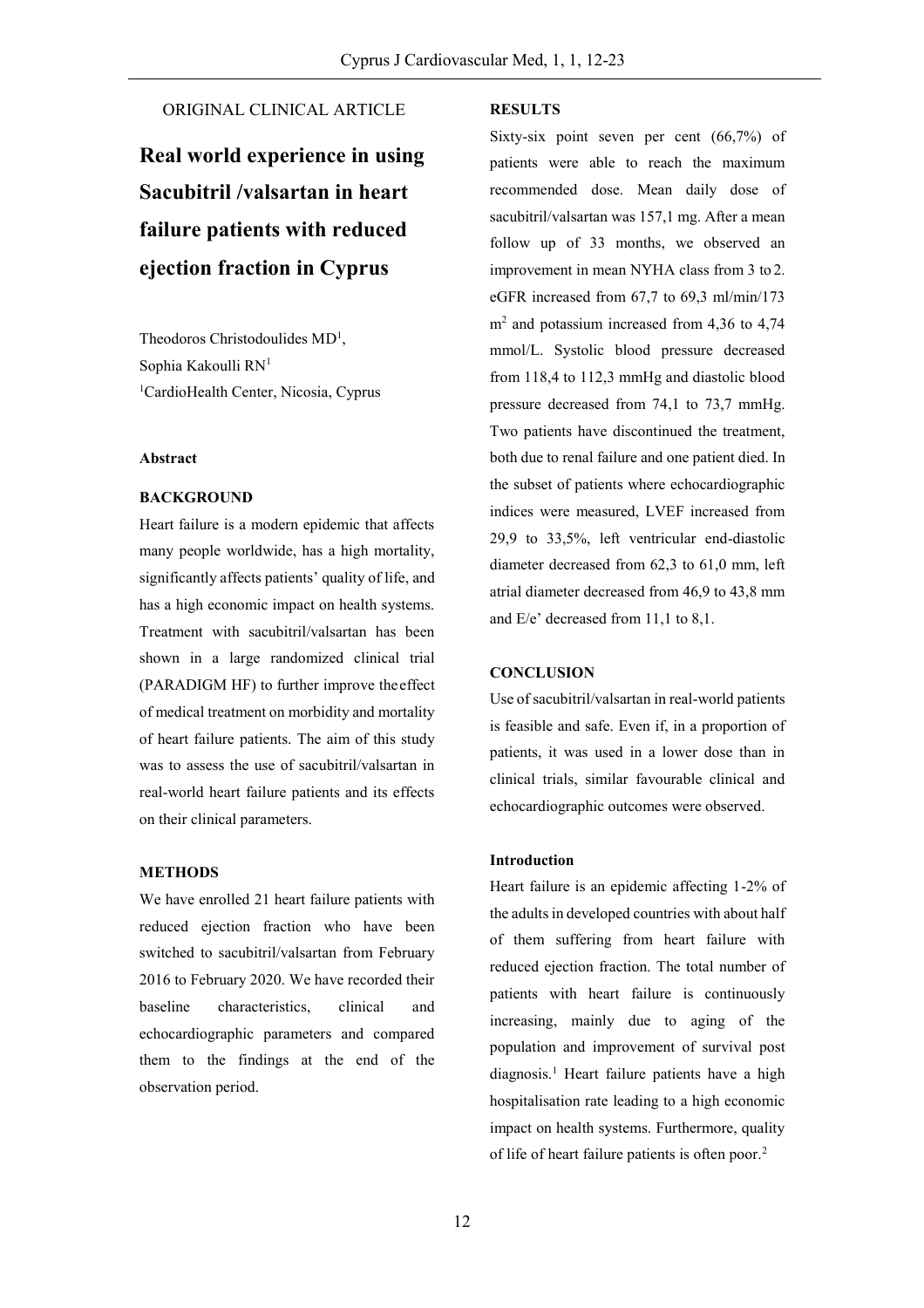Treatment of heart failure is based on neurohormonal inhibition with angiotensin converting enzyme inhibitors (ACEIs) or angiotensin receptor blockers (ARBs), beta blockers and mineralocorticoid receptor antagonists (MRAs). Treatment with these classes of medications has been shown in large clinical trials to significantly reduce morbidity and mortality of heart failure patients.<sup>3</sup> Despite the benefit from the above drug classes, morbidity and mortality of heart failurepatients remains high. A new drug class has recently emerged aiming to further improve the prognosis and quality of life of heart failure: the combination of an angiotensin receptor blocker with a neprilysin inhibitor (ARNI). Neprilysin inhibition is considered to reduce cleavage of natriuretic peptides as well as other peptides with favourable effects such as vasodilation and natriuresis.<sup>4</sup> The only representative of this class until today, sacubitril/valsartan, has been compared with ACEI enalapril in addition to recommended therapy in a large double-blind randomized study (PARADIGM HF) and was found to significantly reduce the risk of death, hospitalization and improve quality of life of heart failure patients with reduced ejection fraction.<sup>5</sup> The results of this study led to the recommendation of the 2016 guidelines of the European Society of Cardiology (ESC) for management of heart failure to replace ACEIs with sacubitril/valsartan combination in patients who remain symptomatic despite optimal medical therapy and fitting the abovementioned trial's criteria<sup>6</sup>.

Randomized controlled trials (RCTs) provide reliable information on efficacy and safety of treatments and eliminate as much as possible the effect of confounding factors. On the other hand, real world studies are also of great

importance since they may include a broader spectrum of patients than the selected per protocol patients of RCTs in various environments. Real world studies can also follow patients for long enough periods to assess benefits and monitor for long term risks.<sup>7</sup> Our study presents our experience in using sacubitril/valsartan in heart failure patients, which is, to our knowledge, one of the longest in Cyprus. We focused on baseline characteristics of patients, dosing titration and effects on symptoms, biomarkers, and echocardiographic indices.

#### **Methods**

#### **Study population**

Our study is a retrospective cohort of patients with symptomatic (NYHA  $\geq$ 2) heart failure with reduced ejection fraction  $(\leq 35\%)$  who were followed at our practice and were switched from treatment with ACEI or ARB to sacubitril/valsartan from February 2016 until February 2020. Patients were already on maximum tolerated heart failure treatment and were considered suitable for switching to sacubitril/valsartan.

#### **Titration of treatment**

Sacubitril/valsartan was initiated at 24/26 mg bd or 49/51 mg bd according to the protocol of PARADIGM HF study<sup>5</sup> and patients were titrated according to clinical judgment based on blood pressure, renal function, electrolytes, and symptoms. The concomitant heart failure medications were managed according to the guidelines.

# **Patient outcomes**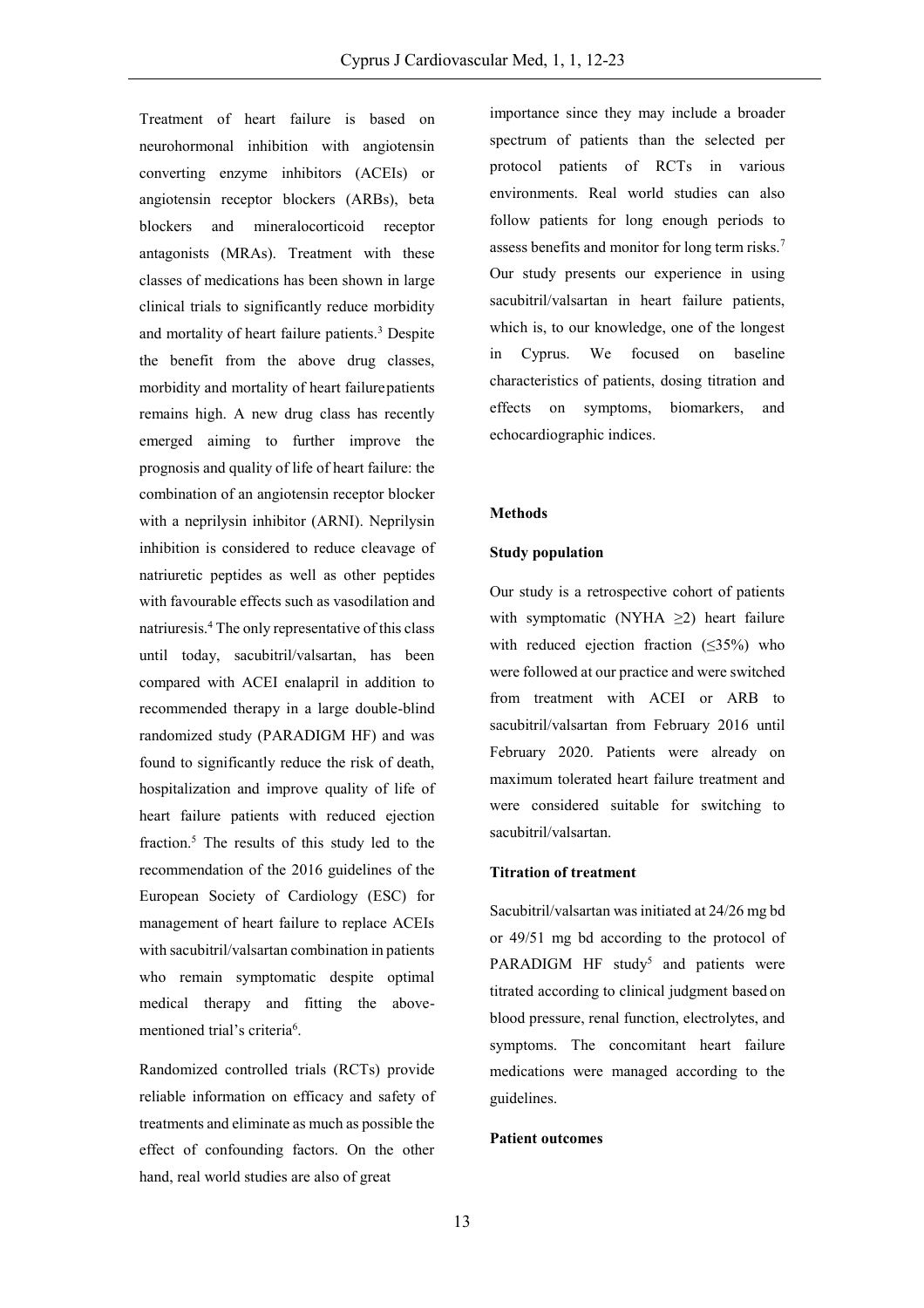Patients were initially evaluated clinically (including blood pressure measurement) and their NYHA class was defined. Laboratory studies were also performed to measure eGFR, potassium and haemoglobin. Routine echocardiographic measurements were also performed: left ventricular ejection fraction (LVEF) using Simpson's biplane method, left ventricular end-diastolic diameter (LVEDD) and left atrial diameter (LAD) measured at parasternal long axis view, mitral valve inflow E and A wave using pulsed wave doppler, e' velocity of basal lateral wall using tissue doppler and calculation of E/A and E/e' ratios. Pulmonary artery systolic pressure (PASP) was also calculated by adding tricuspid valve systolic peak pressure gradient and right atrial pressure estimated by inferior vena cava diameter and its inspiratory compression. The same outcomes were measured during the follow up period. Natriuretic peptides were not routinely measured since their measurement was not easily accessible during the period when the first patients of the cohort started treatment with Sacubitril/Valsartan.

#### **Statistical analysis**

We have performed descriptive analysis of all continuous data using mean and median values and we present categorical data as numbers and percentages. We present differences in outcomes before and after treatment with differences in mean values. The range of the measured values are given in brackets.

#### **Results**

#### **Baseline characteristics**

The cohort included a total number of 21 patients. Their baseline characteristics are

shown in Table 1. Their mean age was 63 years old (34-80). Seventeen (17) patients were male (80,1%). Their mean NYHA class was 3. Their mean LVEF was 29,93% (20-35). 11(52,4%) had heart failure of ischemic aetiology and 10 (47,6%) had non-ischemic heart failure. Thirteen (13) patients (61,9%) had a history of hospitalization for heart failure which was on average at 8,6 (0,5-36) months before switching to sacubitril/valsartan. The mean number of hospitalizations during the last 12 months before switching was 1,4 (1-3). Mean systolic blood pressure at baseline was 118,42 mmHg (80-154) and mean diastolic blood pressure was 74,14 mmHg (58-100). Their baseline renal function was characterized by estimated glomerular filtration rate (eGFR) using the Modification of Diet in Renal Disease (MDRD) equation.<sup>8</sup> Mean eGFR was 65,7 ml/min/1,73 m<sup>2</sup> (35-120). Mean baseline potassium level 4,51 mmol/L (3,78-5,72). 3 patients (14,3%) had a history of significant hyperkalemia (K>5,4 mmol/L) before treatment.

Ten (10) patients (47,6%) had a device implanted: 5 patients (23,8%) had an implantable cardioverter defibrillator and 5 (23,8%) had cardiac resynchronization therapy – defibrillator device implanted.

Regarding their baseline medical treatment, 20 patients  $(95,2\%)$  were on an ACEI  $(47,6\%)$  or an ARB (47,6%). 19 (90,5%) were on a beta blocker and 18 (85,7%) were on an MRA. All patients who were on an ACEI were receiving ramipril with a median daily dose of 5 mg (2,5- 15). Among patients who were on an ARB, 7 (70%) were on valsartan with a median daily dose of 160 mg, 2 (20%) were on candesartan and 1 (10%) was on losartan. 16 (88,9%) patients using MRA were on spironolactone and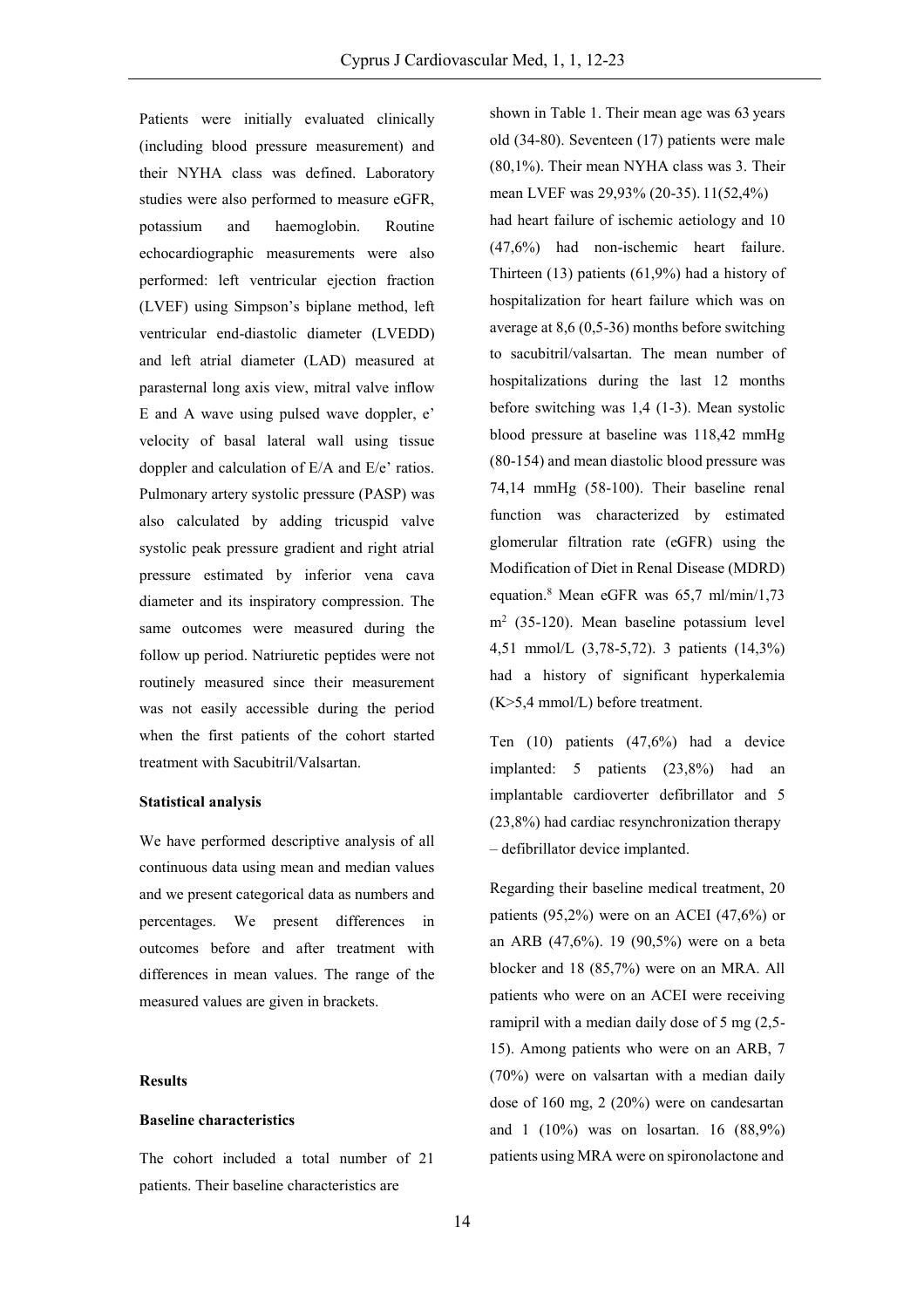2 (11,1%) on eplerenone. Metoprolol was the most frequently used beta blocker (8 patients, 42,2%), followed by carvedilol (7 patients, 36,8%) and bisoprolol (4 patients, 21%).

Considering baseline electrocardiograms (ECGs), 16 (76,2%) patients were in sinus rhythm, and 5 (23,8%) were in atrial fibrillation.

# **Switching to sacubitril/valsartan**

Eleven (11) patients (52,3%) had started with the low starting dose of sacubitril/valsartan  $(24/26 \text{ mg twice daily})$  while 9  $(42,9\%)$  had started with the high starting dose (49/51 mg twice daily). Only 1 patient had started with a lower than the recommended dose (24/26 mg once daily). Sacubitril/valsartan was up titrated to its maximum tolerated dose after a mean duration of 21,33 weeks. 14 patients (66,7%) received the maximum recommended dose of 97/103 mg twice daily, 3 (14,3%) were up titrated to 49/51 mg twice daily and 4 (19%) reached a maximum dose of 24/26 mg twice daily. The mean daily dose of sacubitril/valsartan was 157,1 mg. Two (2) patients (9,5%) had to discontinue the drug due to renal failure while 1 patient (4,8%) died during the follow up period. The outcome of sacubitril/valsartan initiation and up titration is summarized in Table 2.

#### **Clinical outcome**

Patients were followed for a mean period of 33 months (6-62). Their clinical outcomes are shown in Table 3. The mean NYHA class improved from a mean value of 3 at baseline to 2 at the end of the follow up period. Mean eGFR had increased from a mean of 67,7 ml/min/1,73m<sup>2</sup> (35-120) to 69.3 ml/min/1,73 m<sup>2</sup> (32-139) (Figure 1). Mean potassium level increased from 4,4 mmol/L  $(3,78-5,72)$  to 4,7

mmol/L (3,5-5,5) post treatment. Two (2) patients (9,5%) had significant hyperkalemia (K>5,4 mmol/L) during treatment. Mean systolic blood pressure decreased from 118,42 mmHg (80-154) to 112,33 mmHg (70-165). Mean diastolic blood pressure at baseline was 74,14 mmHg (58-100) and 73,66 (50-127) post treatment. Seven (7) patients (33,3%) were hospitalized during the period of treatmentwith sacubitril/valsartan.

#### **Echocardiographic outcome**

Echocardiographic studies were performed at baseline and at a mean period of 31,9 months (15-50) post switching to sacubitril/valsartan. Echocardiographic outcomes are summarized in Table 4. Besides LVEF which was measured for all patients, the rest parameters were available for a smaller number of participants. Mean LVEF had increased from 29,9% (20-35) to 33,5% post treatment (Figure 2). Mean LVEDD decreased from 63,3 mm (55-74,8) to 61 mm (50-75). Mean LAD decreased from 46,9 mm (41-53,5) at baseline to 43,8 mm (34- 50) at the end of the follow up period. Mean baseline PASP was 37,5 mmHg (15-60) and mean post treatment PASP was 36,6 mmHg (35-38,24). E' increased from 5,94 cm/sec (3,1- 8,1) to 6,96 cm/sec (5-8,7). Mean E/E' ratio decreased from  $11, 1$  (5,9-14,8) at baseline to 8,1 (5-10,8) post treatment. Finally, E/A ratio had also decreased from a baseline mean of 1 (0,44- 1,56) to 0,7 (0,55-0,99) at follow up echocardiography.

# **Discussion**

The study was a retrospective observational study of real life, stable heart failure patients with reduced ejection fraction who were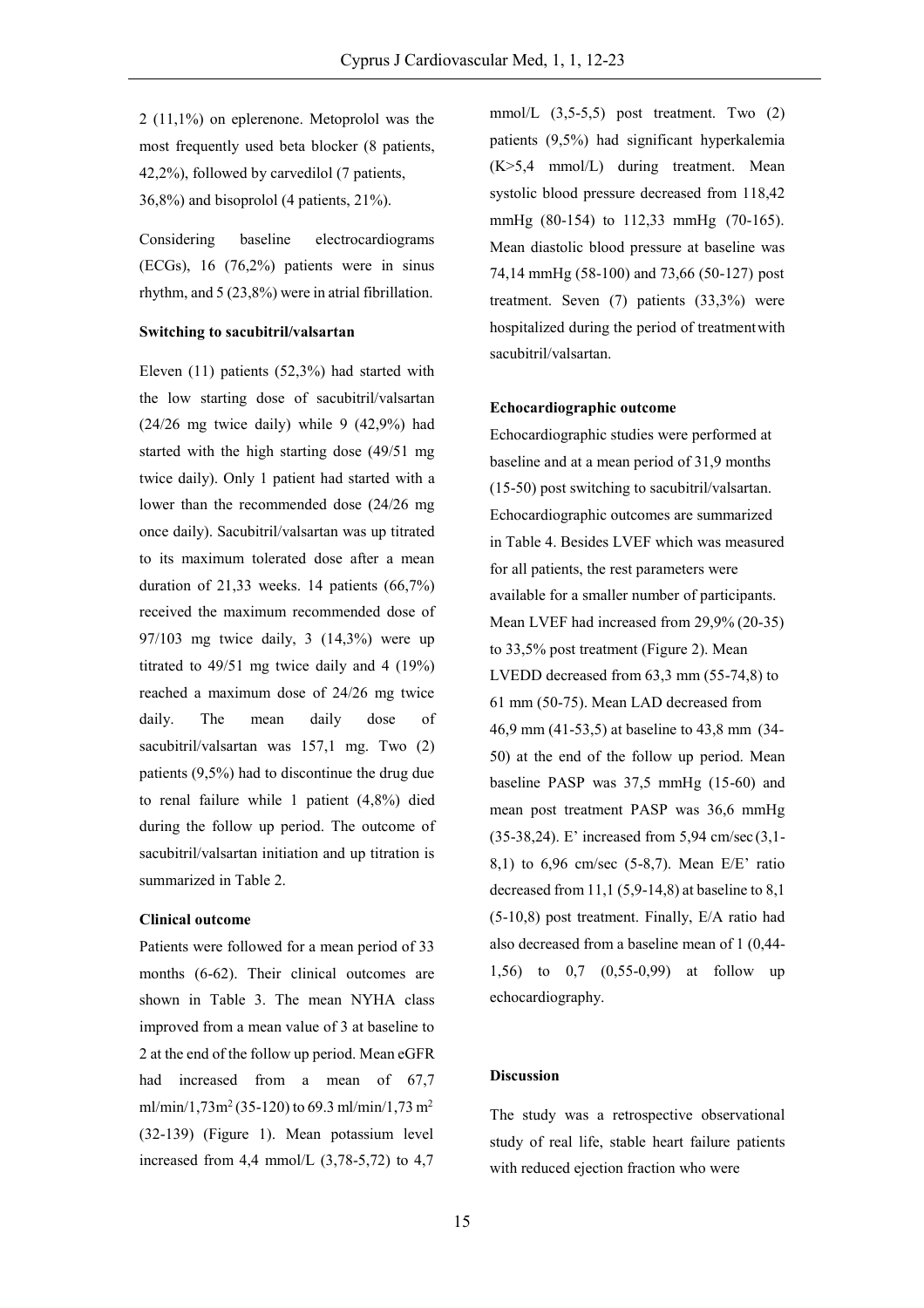switched from ACEI or ARB therapy to sacubitril/valsartan at a single centre. All patients were symptomatic (NYHA class at least 2) despite being on optimal medical treatment since over 85% of them were receiving treatment for neurohormonal inhibition with an ACEI or ARB, a beta blocker and an MRA. It should also be noted that 23,8% of them had also a CRT-D device implanted.

An important aim of the study was to investigate whether reaching the maximum dosage of sacubitril/valsartan was feasible in real life patients as in the selected patients of PARADIGM-HF study considering the run-in period of the study which allowed only participants who could tolerate both target doses of enalapril and sacubitril/valsartan to be eligible to enter the study.<sup>5</sup> While randomized controlled trials need to have strict inclusion criteria to limit confounders, real life patients may have different characteristics which are often not represented in these studies.<sup>9</sup> Also, environmental factors including temperature affect blood pressure as well as the outcome of heart failure patients, a fact that is of particular importance in countries with higher temperatures such as Cyprus. In our study, a significant proportion of participants was able to reach maximum dosage of sacubitril/valsartan (66,7%). However, mean daily dose was 157,1 mg which was lower than the respective dose of PARADIGM-HF (375 mg). Lower mean daily dose of sacubitril/valsartan has been also reported by other real-world evidence studies. In a study from Italy, the mean daily dose during follow up was 121,4 mg while 35,8% of patients were able to reach the maximum dosage of 97/103 mg twice daily.<sup>10</sup> On the other hand, in a real- world study from the United Kingdom, 84,5%

of patients tolerated the maximum dosage of sacubitril/valsartan and the mean daily dose during the study was  $180.3 \text{ mg}$ <sup>11</sup> Both above studies included patients with similar baseline characteristics such as our study besides blood pressure which was slightly higher at the study from the United Kingdom. This could partially explain the higher mean dose achieved at that study.

Regarding the clinical outcome, the results of our study are in concordance with the results of PARADIGM-HF study. This is of particular interest, considering that we have used a lower mean dose of sacubitril/valsartan in comparison with PARADIGM-HF. Mean NYHA class of our cohort has improved post treatment with sacubitril/valsartan while there was a small increase of mean potassium without any patient having to stop the medication due to hyperkalemia. Two (2) cases of significant hyperkalemia (potassium level > 5,4 mmol/L) were managed with adjustment of medications' dosing and reduction of dietary potassium. Also, similarly to PARADIGM-HF study, blood pressure was also reduced after treatment with sacubitril/valsartan.

Considering renal function, our patients had more severe renal dysfunction compared to PARADIGM-HF study with their mean eGFR being  $65.7 \text{ ml/min}/1,73 \text{ m2}$  compared to  $70.0 \text{ m}$ ml/min/1,73 m2. Despite that, the mean eGFR of our patients did not decline during the follow up period (mean eGFR  $69,3$  ml/min/1,73 m<sup>2</sup>). This, in our view, confirms the findings of PARADIGM-HF which showed that treatment with sacubitril/valsartan slowed the decline of renal function in heart failure patients compared to enalapril. $^{12}$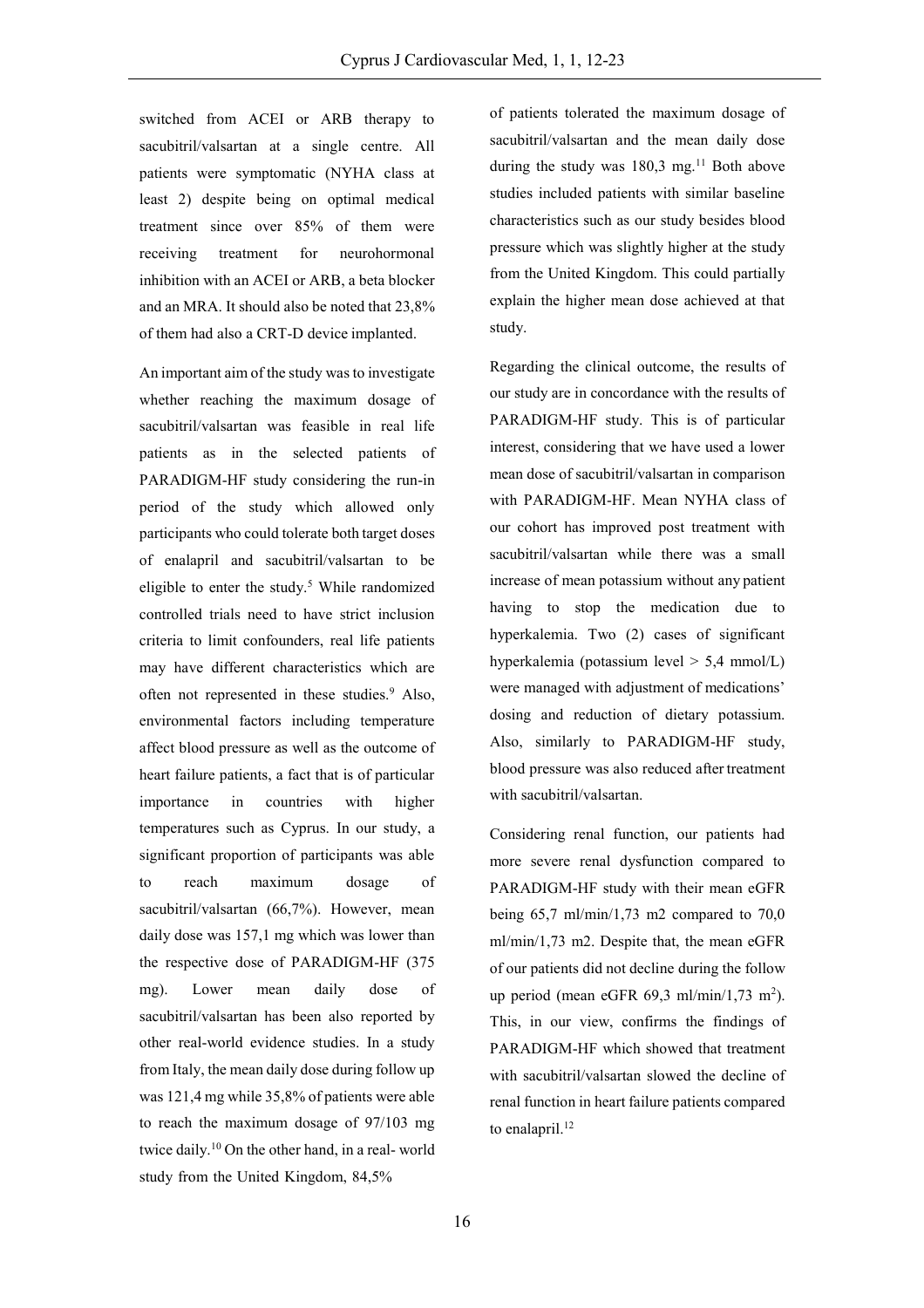One proposed mechanism explaining the favourable effect of angiotensin receptorneprilysin inhibition in heart failure is reverse cardiac remodelling. In our study, we have investigated the changes of various echocardiographic parameters in a number of participants after switching to sacubitril/valsartan. Follow up echocardiograms were performed at a mean period of 31,9 months. Our results showed that mean LVEF had increased from 29,9% to 33%. Left ventricular end-diastolic diameter has decreased after treatment with sacubitril/valsartan from 63,3 mm to 61,0 mm. Left atrial diameter and E/e' ratio had also decreased from 46,9 mm to 43,8 mm and from 11,1 to 8,1 respectively indicating a decrease in filling pressures. Echocardiographic markers were also assessed by a prospective study with 12 months of follow up (PROVE-HF), which was designed to investigate the correlation of N-terminal pro-b-type natriuretic peptide (NTproBNP) changes in cardiac size and function.<sup>13</sup> The echocardiographic results of this study were along the same line with our results. Authors had also shown that there was a correlation of NT-proBNP reduction with favourable changes in echocardiographic indices.

# **Limitations**

Considering the nature of the study (real-world observational data) there are some limitations. Most importantly, there was not a control group. Follow up period of the patients was variable. Echocardiographic data refer only to a subset of participants. Furthermore, natriuretic peptides were not measured.

#### **Conclusion**

PARADIGM-HF has shown that sacubitril/valsartan reduced mortality and the risk for hospitalization in heart failure patients with reduced ejection fraction compared to enalapril. Our study shows that the use of sacubitril/valsartan in the recommended dose is feasible in a large proportion of real-world patients. Finally, we have shown that the use of sacubitril/valsartan is safe, with favourable effects on symptoms, renal function, cardiac volume, and hemodynamic indices on the same direction as shown on randomized clinical trial data.

#### **Acknowledgements**

This publication was supported by a grant from Novartis Pharma Services Inc. Cyprus.

# **Conflicts of interest**

The authors participate as investigators in studies sponsored by Novartis Pharma Services Inc. Cyprus and Novartis A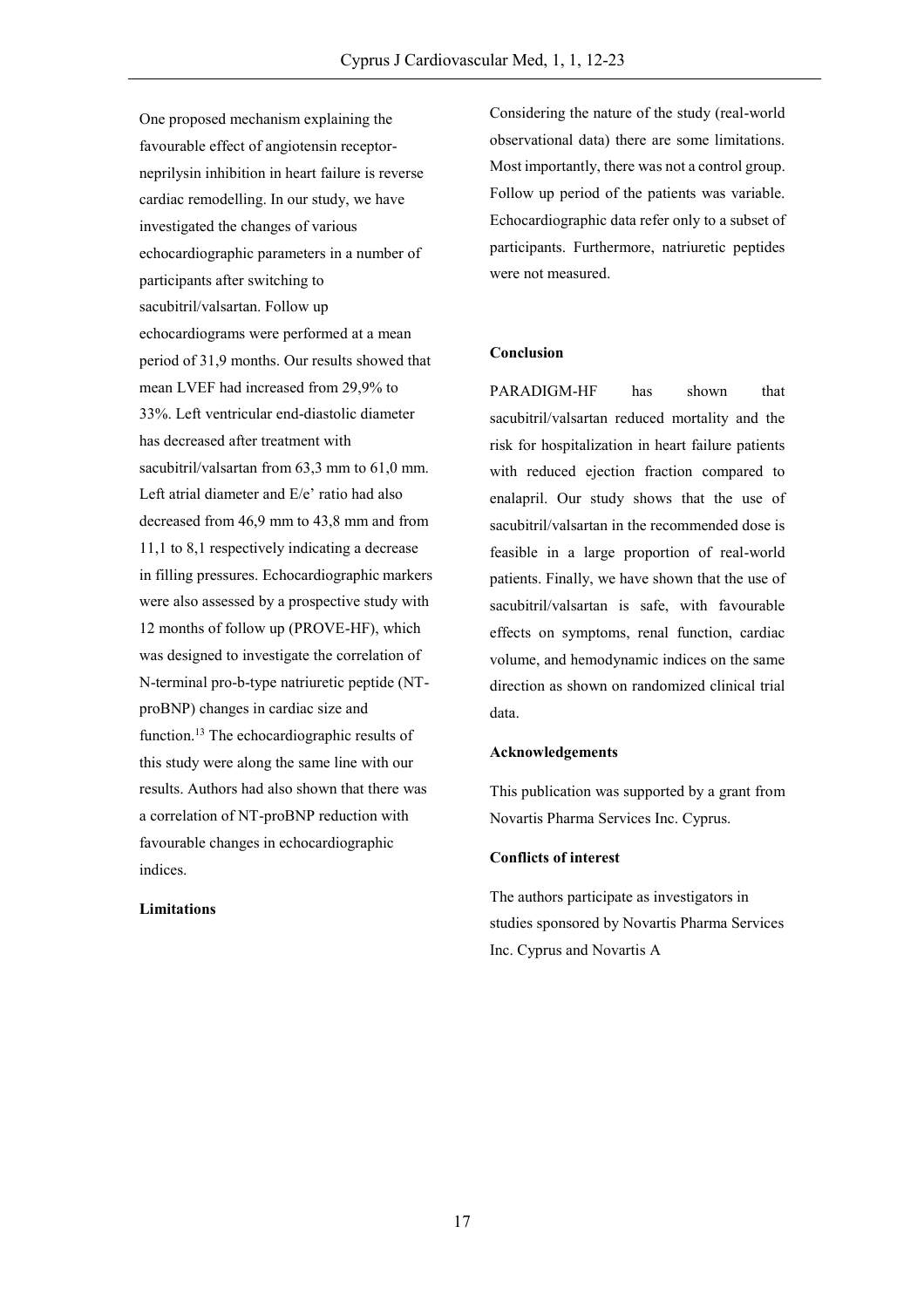# **Tables**

| <b>Demographics</b>                                                    |                  |
|------------------------------------------------------------------------|------------------|
| Age at onset (years)                                                   | $63(34-80)$      |
| Male, $n$ $%$                                                          | $17(80,1\%)$     |
| Female, $n$ $(\%)$                                                     | $4(19,9\%)$      |
| Months Follow-up                                                       | $33(6-62)$       |
| Heart failure etiology                                                 |                  |
| Ischemic n (%)                                                         | 11 $(52,4\%)$    |
| Non- ischemic $n$ (%)                                                  | 10(47,6%)        |
| <b>Clinical Parameters</b>                                             |                  |
| NYHA class                                                             | $3(2-4)$         |
| LVEF $(\% )$                                                           | $29,9(20-35)$    |
| <b>Blood</b> pressure                                                  |                  |
| Systolic (mmHg)                                                        | $118,4(80-154)$  |
| Diastolic (mmHg)                                                       | $74,1(58-100)$   |
| eGFR $(ml/min/1, 73 m2)$                                               | $65,7(35-120)$   |
| Potassium (mmol/L)                                                     | $4,4(3,78-5,72)$ |
| Hospitalization before treatment, $n$ (%)                              | $13(61,9\%)$     |
| Last hospitalization (months before                                    | $8,6(0,5-36)$    |
| treatment)                                                             |                  |
| Number of hospitalizations in last 12<br>months before treatment       | $1,4(1-3)$       |
| Electrocardiogram                                                      |                  |
| Sinus rhythm, $n$ $(\%)$                                               | $16(76,2\%)$     |
| Atrial fibrillation, n (%)                                             | $5(23,8\%)$      |
| ICD, $n$ $\left(\frac{9}{0}\right)$                                    | $5(23,8\%)$      |
| $CRT-D, n (%)$                                                         | $5(23,8\%)$      |
| Hemoglobin $(g/dl)$                                                    | $13,1(9,4-16,9)$ |
| History of hyperkalemia ( $K > 5.4$ mmol/L)<br>before treatment, n (%) | $3(14,3\%)$      |
| <b>Medications</b>                                                     |                  |
| ACEI n (%)                                                             | 10(47,6%)        |
| Ramipril, n (%)                                                        | 10(47,6%)        |
| Median daily dose (mg)                                                 | $5(2,5-15)$      |
| ARB $n$ (%)                                                            | 10(47,6%)        |
| Valsartan, n (%)                                                       | 7(70%)           |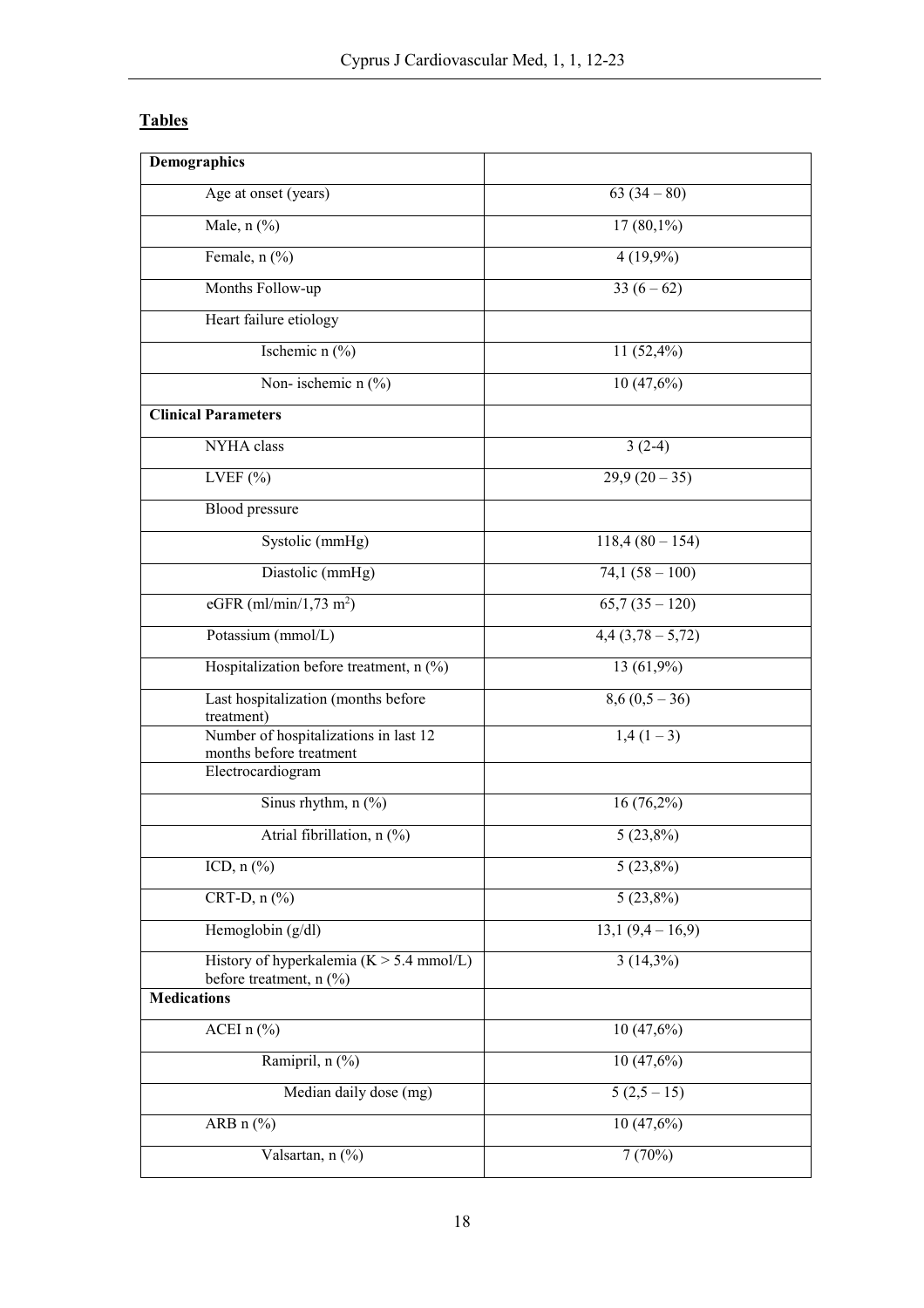| Median daily dose (mg)  | $160(80-320)$ |
|-------------------------|---------------|
| Candesartan, $n$ $(\%)$ | 2(20%)        |
| Losartan, $n$ $(\%)$    | $1(10\%)$     |

| MRA, $n$ $\left(\frac{9}{6}\right)$ | 18 (85,7%)  |
|-------------------------------------|-------------|
| Spironolactone, $n$ (%)             | 16(88,9%)   |
| Eplerenone, $n$ (%)                 | $2(11,1\%)$ |
| Beta-Blocker, n (%)                 | 19 (90,5%)  |
| Carvedilol, $n$ $(\%)$              | $7(36,8\%)$ |
| Bisoprolol, $n$ $(\%)$              | 4(21%)      |
| Metoprolol, $n$ $(\%)$              | $8(42,2\%)$ |
| Ivabradine, $n$ $(\%)$              | $0(0\%)$    |

# **Table 1.** Baseline characteristics of patients

| <b>Starting Dose</b>           | $100(50-200)$  |
|--------------------------------|----------------|
|                                |                |
| 50, $n$ (%)                    | $1(4,8\%)$     |
| 100, $n$ (%)                   | $11(52,3\%)$   |
| $200, n$ (%)                   | $9(42,9\%)$    |
| <b>Max Achieved Dose</b>       | $400(100-400)$ |
| $24/26$ mg bd, n $(\%$ )       | 4(19%)         |
| 49/51 mg bd, n $(\frac{9}{0})$ | $3(14,3\%)$    |
| 197/103 mg bd, n $(\% )$       | 14 (66,7%)     |
| Mean average daily dose (mg)   | 157,1          |
| <b>Weeks to Max Dose</b>       | $21,3(0-144)$  |
| <b>Stopped Treatment</b>       |                |
| $n$ (%)                        | $3(14,3\%)$    |
| Stopped due to safety $n$ (%)  | 2(66,7%)       |
| Renal Failure, n (%)           | $2(100\%)$     |
| Stopped due to Death $n$ (%)   | $1(33.3\%)$    |

Table 2. Outcome of sacubitril/valsartan initiation and up titration

| <b>NYHA</b> class |          |
|-------------------|----------|
| Baseline          | $3(2-4)$ |
| Post Treatment    | $2(1-3)$ |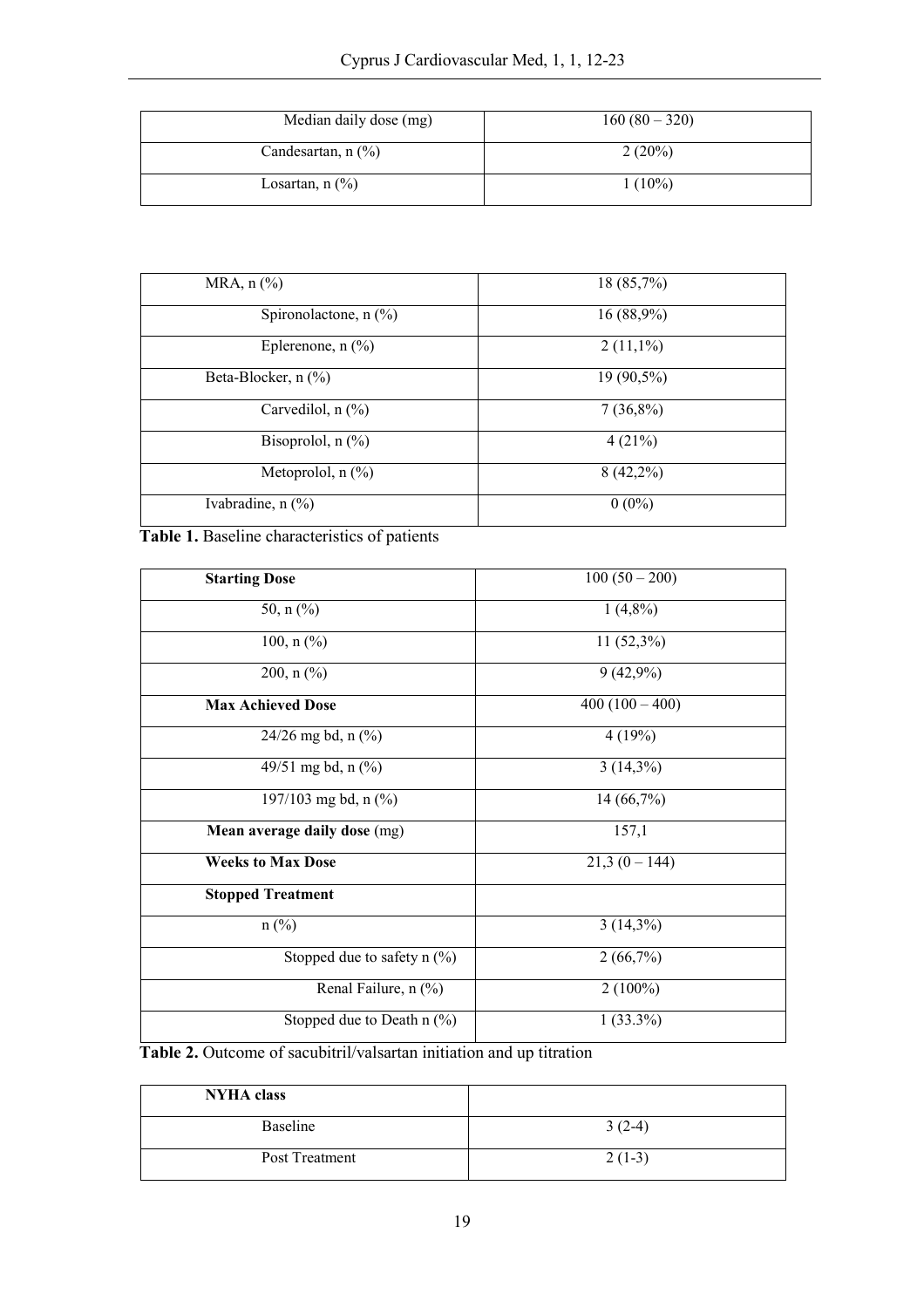| <b>EGFR</b> (ml/min/1,73 m <sup>2</sup> )              |                  |
|--------------------------------------------------------|------------------|
| <b>Baseline</b>                                        | $65,7(35-120)$   |
| <b>Post Treatment</b>                                  | $69,3(32-139)$   |
| $(\Delta)$                                             | $3,6(-66-35)$    |
| Potassium $(K^+)$ (mmol/L)                             |                  |
| <b>Baseline</b>                                        | $4,4(3,78-5,72)$ |
| Post Treatment                                         | $4,7(3,5-5,5)$   |
| $(\Delta)$                                             | $0,2(-0,6-4,12)$ |
| Systolic blood pressure (mmHg)                         |                  |
| <b>Baseline</b>                                        | $118,4(80-154)$  |
| Post Treatment                                         | $112,3(70-165)$  |
| $(\Delta)$                                             | $-6,1(-28-47)$   |
| Diastolic blood pressure (mmHg)                        |                  |
| <b>Baseline</b>                                        | $74,1(58-100)$   |
| <b>Post Treatment</b>                                  | $73,7(50-127)$   |
| $(\Delta)$                                             | $-0,4(-20-27)$   |
| Hyperkalemia ( $K^+$ > 5.4 mmol/L)<br>during treatment |                  |
| $n$ (%)                                                | $2(9,5\%)$       |
| <b>Hospitalization during treatment</b>                |                  |
| $n$ (%)                                                | $7(33,3\%)$      |

**Table 3.** Clinical outcomes at baseline and after treatment with sacubitril/valsartan

| LVEF $(\% )$ |               |
|--------------|---------------|
| Baseline     | $29,9(20-35)$ |

| Post Treatment     | $33,5(15-50)$     |
|--------------------|-------------------|
| $(\Delta)$         | $3,6(-5-20)$      |
| $LVEDD$ (mm) (n=8) |                   |
| <b>Baseline</b>    | $63,3(55-74,8)$   |
| Post Treatment     | $61(50-75)$       |
| $(\Delta)$         | $-2,3(-14,5-6,3)$ |
| LAD (mm) $(n=8)$   |                   |
| <b>Baseline</b>    | $46,9(41-53,5)$   |
| Post Treatment     | $43,8(34-50)$     |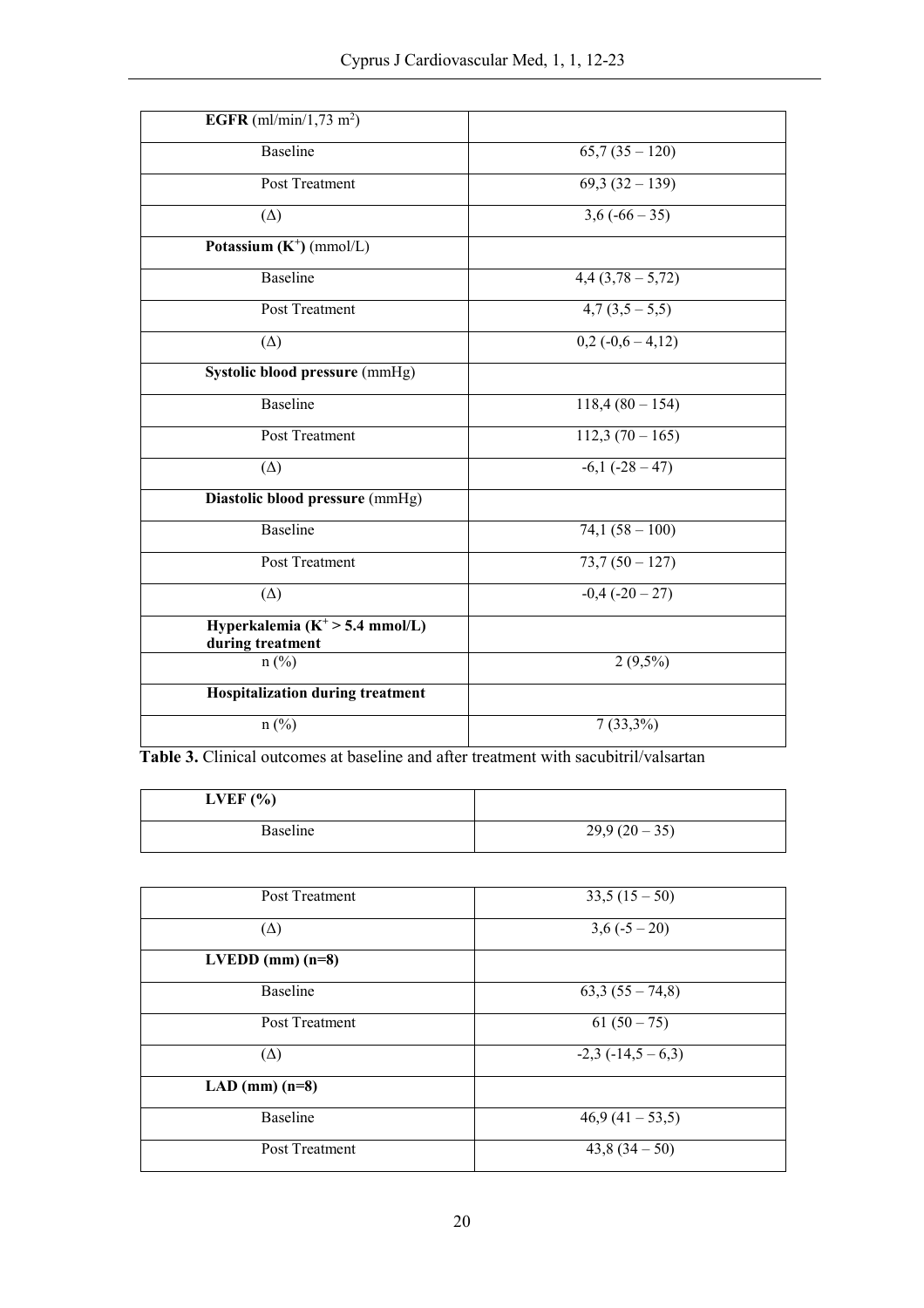| $(\Delta)$          | $-3,1(-7-7,7)$                 |
|---------------------|--------------------------------|
| PASP $(n=2)$        |                                |
| <b>Baseline</b>     | $37,5(15-60)$                  |
| Post Treatment      | $36,6(35-38,24)$               |
| $(\Delta)$          | $-0.9$ $(-25 - 23.24)$         |
| $E'$ (cm/sec) (n=5) |                                |
| <b>Baseline</b>     | $5,9(3,1-8,1)$                 |
| Post Treatment      | $7(5-8,7)$                     |
| $(\Delta)$          | $1,1(-0,6-4,9)$                |
| $E/E'(n=5)$         |                                |
| <b>Baseline</b>     | $\overline{11,1}$ (5,9 – 14,8) |
| Post Treatment      | $\overline{8,1}$ (5 – 10,8)    |
| $(\Delta)$          | $-3(-9,8-3,5)$                 |
| $E/A$ (n=6)         |                                |
| Baseline            | $1(0,44-1,56)$                 |
| Post Treatment      | $0,7(0,55-0,99)$               |
| $(\Delta)$          | $-0,3(-0,79-0,11)$             |

| Time that echo was performed post<br>treatment initiation |               |
|-----------------------------------------------------------|---------------|
| Mean months                                               | $31,9(15-50)$ |

Table 4. Echocardiographic parameters at baseline and after treatment with sacubitril/valsartan



Figure 1. eGFR at baseline and after treatment with sacubitril/valsartan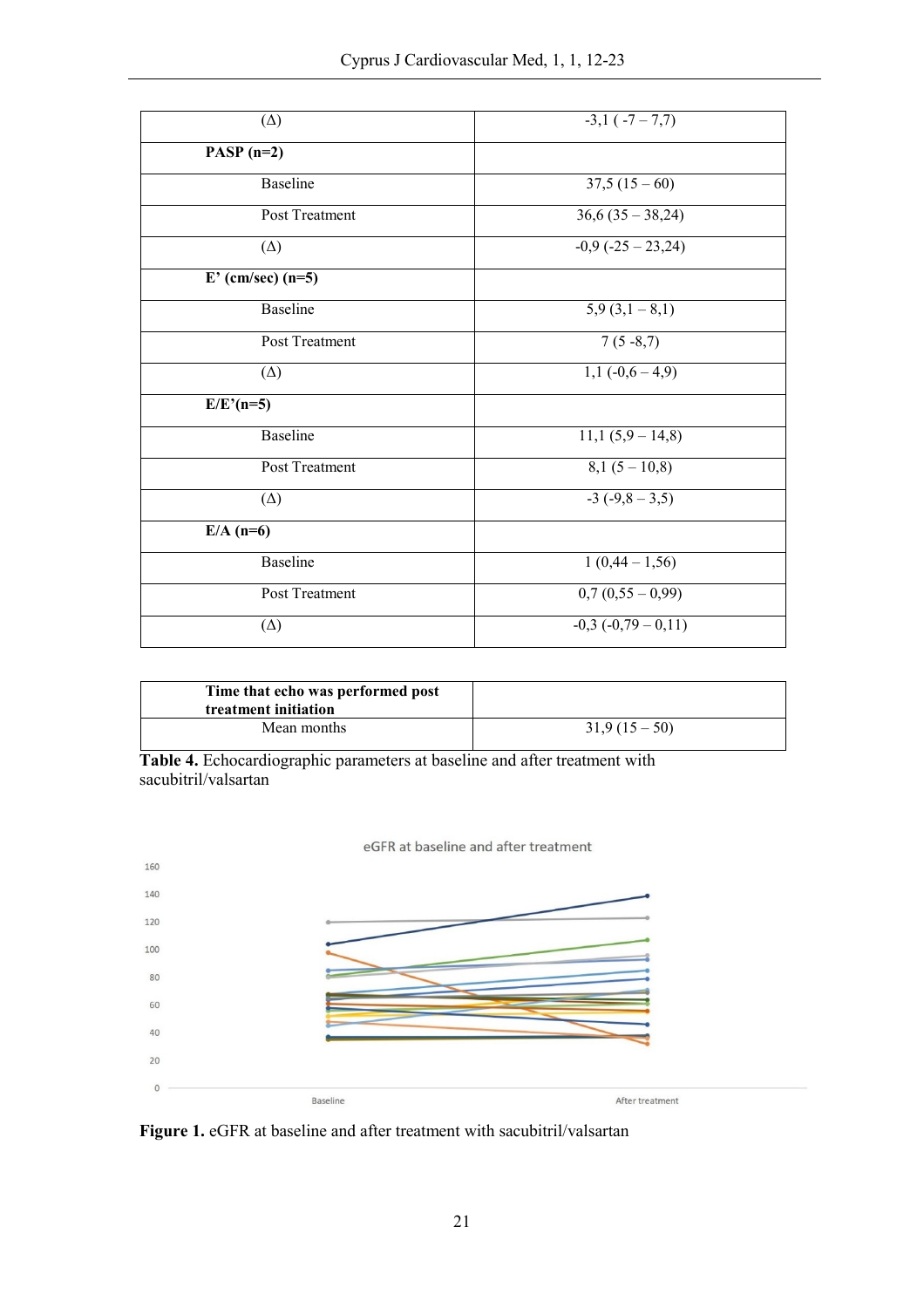LVEF at baseline and after treatment



**Figure 2.** Left ventricular ejection fraction at baseline and after treatment with sacubitril/valsartan

### **References**

- 1. Groenewegen A, Rutten FH, Mosterd A, Hoes AW. (2020). Epidemiology of heart failure. *European Journal of Heart Failure,* 22, pp. 1342-1356.
- 2. Savarese G, Lund L. (2017). Global public health burden of heart failure. *Cardiac Failure Review,* 3(1), pp. 7- 11.
- 3. Berliner D, Bauersachs J. (2017). Current drug therapy in heart failure: the new guidelines of the European Society of Cardiology (ESC). *Korean Circulation Journal,* 47(5), pp.543- 554.
- 4. Hubers SA, Brown NJ. (2016). Combined angiotensin receptor antagonism and neprilysin inhibition. *Circulation,* 133(11), pp.1115-1124.
- *5.* McMurray J, Packer M, Desai A, Gong J, Lefkowitz M, Rizkala A, Rouleau J, Shi V, Solomon S, Swedberg K, Zile M. (2014). Angiotensin-Neprilysin inhibition versus Enalapril in heart failure. *New*

*England Journal of Medicine,* 371,pp. 993-1004.

- 6. Ponikowski P, Voors A, Anker S, Bueno H, Cleland J, Coats A, Falk V, Gonzalez-Juanatey JR, Harjola VP, Jankowska E, Jessup M, Linde C, Nihoyiannopoulos P, Parissis J,Pieske B, Riley J, Rosano G, Ruilope L, Ruschitzka F, Rutten F, van der Meer P. (2016). 2016 ESC guidelines on diagnosis and treatment of heart failure. *European Heart Journal,* 37, pp. 2129-2200.
- 7. Du X, Khamitova A, Kyhlstedt M, Sun S, Sengoelge M. (2018). Utilisation of real-world data from heart failure registries in OECD countries – A systematic review. *International Journal of Cardiology. Heart and Vasculature,* 19, pp. 90-97.
- 8. O'Meara E, Chong K, Gardner R, Jardine A, Neilly J, McDonagh T. (2006). The Modification of Diet in Renal Disease (MDRD) equations provide valid estimations of